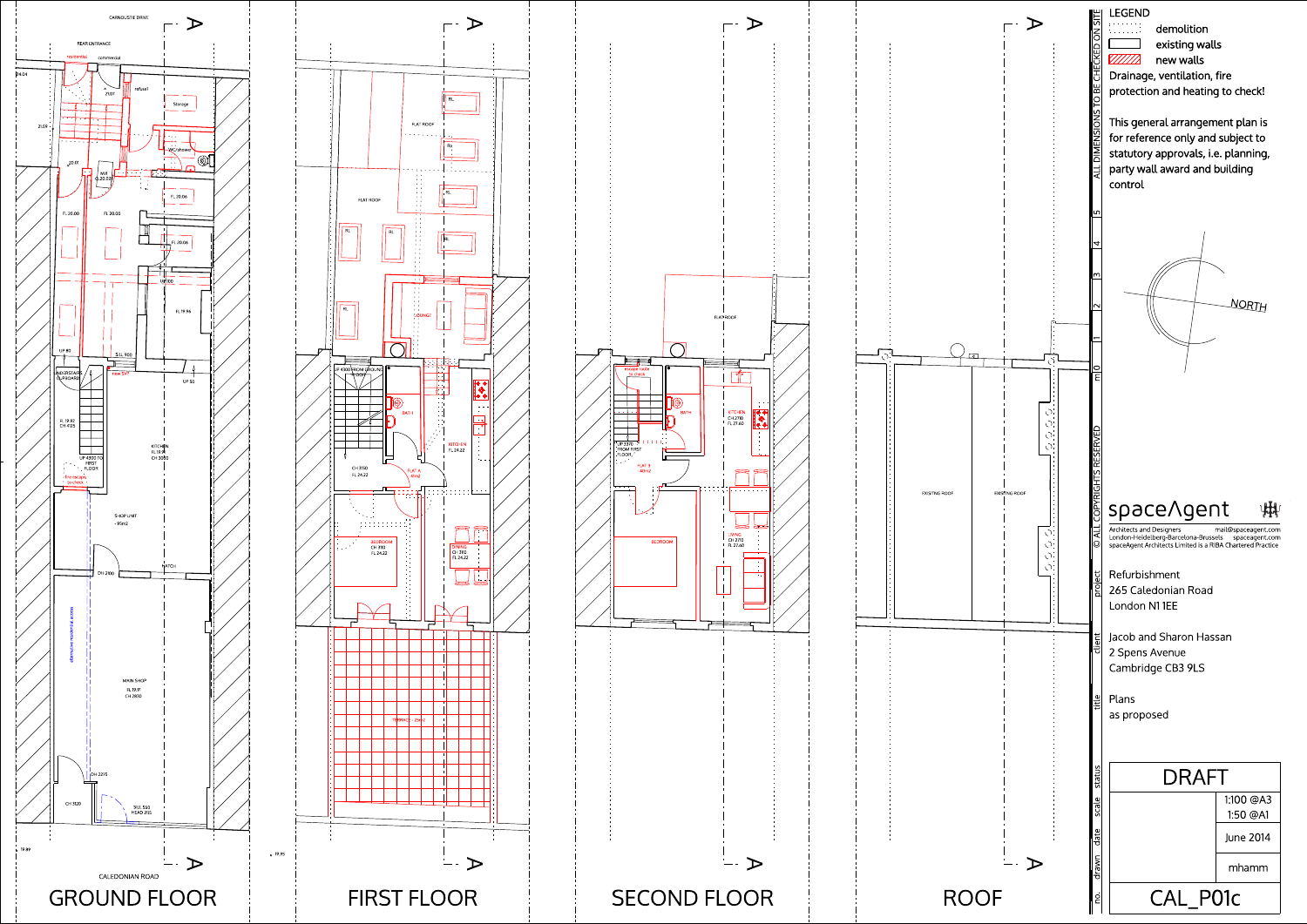



 $\sqrt{Z}/Z/\sqrt{Z}$  new walls demolition existing walls

control party wall award and building statutory approvals, i.e. planning, for reference only and subject to This general arrangement plan is

## space/gent 惏

protection and heating to check! Drainage, ventilation, fire

| <b>O ALL COPYRIGH IS RESERVEL</b> | space/\gent<br>Architects and Designers<br>London Heidelberg Barcelona Brussels<br>spaceAgent Architects Limited is a RIBA Chartered Practice | mail@spaceagent.com<br>spaceagent.com |
|-----------------------------------|-----------------------------------------------------------------------------------------------------------------------------------------------|---------------------------------------|
| palou                             | Refurbishment<br>265 Caledonian Road<br>London N11EE                                                                                          |                                       |
| EBE                               | Jacob and Sharon Hassan<br>2 Spens Avenue<br>Cambridge CB3 9LS                                                                                |                                       |
| EE                                | Elevations<br>as proposed                                                                                                                     |                                       |
| status                            | DRAFT                                                                                                                                         |                                       |
| scale                             |                                                                                                                                               | 1:100 @A3<br>150 @A1                  |
|                                   |                                                                                                                                               | June 2014                             |
| drawn date                        |                                                                                                                                               | mhamm                                 |
| ġ                                 | CAL PO2c                                                                                                                                      |                                       |



n

 $\frac{2}{15}$   $\frac{13}{14}$   $\frac{15}{12}$ 

 $\overline{\phantom{1}}$